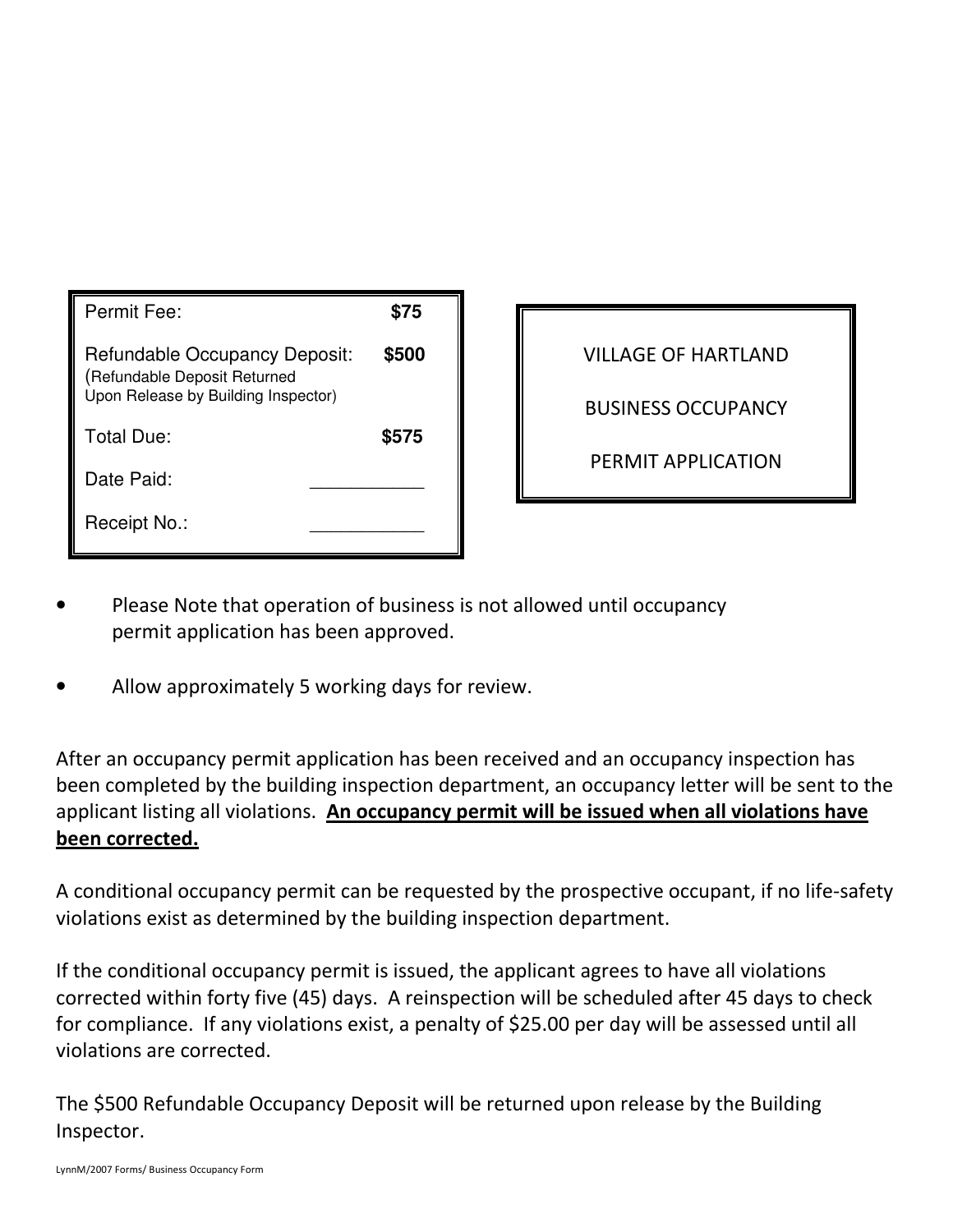## VILLAGE OF HARTLAND BUSINESS OCCUPANCY PERMIT APPLICATION PAGE 2

| <b>BUSINESS:</b>                   |                                                                                                                                                                                                                               |                                                                                                                             |
|------------------------------------|-------------------------------------------------------------------------------------------------------------------------------------------------------------------------------------------------------------------------------|-----------------------------------------------------------------------------------------------------------------------------|
|                                    |                                                                                                                                                                                                                               |                                                                                                                             |
|                                    |                                                                                                                                                                                                                               | FAX No.                                                                                                                     |
| <b>BUSINESS OWNER:</b>             |                                                                                                                                                                                                                               |                                                                                                                             |
|                                    |                                                                                                                                                                                                                               |                                                                                                                             |
|                                    |                                                                                                                                                                                                                               | Address:<br>Day Phone: ____________________Evening Phone: _______________Emergency Phone: _______________________________   |
|                                    |                                                                                                                                                                                                                               |                                                                                                                             |
| <b>BUILDING OWNER:</b>             |                                                                                                                                                                                                                               |                                                                                                                             |
|                                    | Name: Name: Name: Name: Name: Name: Name: Name: Name: Name: Name: Name: Name: Name: Name: Name: Name: Name: Name: Name: Name: Name: Name: Name: Name: Name: Name: Name: Name: Name: Name: Name: Name: Name: Name: Name: Name: |                                                                                                                             |
|                                    |                                                                                                                                                                                                                               | Address:<br>Day Phone: Evening Phone: Evening Phone: Emergency Phone:                                                       |
|                                    |                                                                                                                                                                                                                               |                                                                                                                             |
| 2 <sup>ND</sup> EMERGENCY CONTACT: |                                                                                                                                                                                                                               |                                                                                                                             |
|                                    |                                                                                                                                                                                                                               |                                                                                                                             |
|                                    |                                                                                                                                                                                                                               | Address: Address: Address: Address: Address: Address: Address: Address: Address: Address: Address: A                        |
|                                    |                                                                                                                                                                                                                               |                                                                                                                             |
|                                    | CONTACT FOR FIRE DEPARTMENT TO MAKE ARRANGEMENT FOR INSPECTION:                                                                                                                                                               |                                                                                                                             |
|                                    |                                                                                                                                                                                                                               | _Phone:______________________________                                                                                       |
|                                    |                                                                                                                                                                                                                               |                                                                                                                             |
|                                    |                                                                                                                                                                                                                               | DETAILED DESCRIPTION OF BUSINESS OPERATION: University and Alexandric Details and Alexandric Description                    |
|                                    |                                                                                                                                                                                                                               | ,我们也不能在这里的,我们也不能在这里的时候,我们也不能不能不能不能不能不能不能不能不能不能不能不能不能不能。""我们的是我们的,我们也不能不能不能不能不能不能                                            |
|                                    |                                                                                                                                                                                                                               |                                                                                                                             |
|                                    |                                                                                                                                                                                                                               |                                                                                                                             |
|                                    |                                                                                                                                                                                                                               |                                                                                                                             |
|                                    |                                                                                                                                                                                                                               |                                                                                                                             |
|                                    |                                                                                                                                                                                                                               | Number of full and part time employees on site during each shift (count working owner as an employee):                      |
|                                    |                                                                                                                                                                                                                               |                                                                                                                             |
|                                    |                                                                                                                                                                                                                               |                                                                                                                             |
|                                    |                                                                                                                                                                                                                               |                                                                                                                             |
|                                    |                                                                                                                                                                                                                               |                                                                                                                             |
|                                    |                                                                                                                                                                                                                               |                                                                                                                             |
|                                    | Describe anticipated method and frequency of deliveries to/from the site, and location on site where                                                                                                                          |                                                                                                                             |
|                                    |                                                                                                                                                                                                                               |                                                                                                                             |
|                                    |                                                                                                                                                                                                                               |                                                                                                                             |
|                                    |                                                                                                                                                                                                                               | Describe any activities that may occur outside the building but still on-site such as dumpster, outside storage, equipment, |
|                                    |                                                                                                                                                                                                                               | accessory buildings, etc. (Please attach site plan showing these items): [14] The Connection Connection Connect             |
|                                    |                                                                                                                                                                                                                               |                                                                                                                             |
|                                    |                                                                                                                                                                                                                               | Detailed description of any equipment, operation, device, or process that may emit noise, vibration, or odors from the      |
|                                    |                                                                                                                                                                                                                               |                                                                                                                             |
|                                    |                                                                                                                                                                                                                               |                                                                                                                             |
|                                    |                                                                                                                                                                                                                               |                                                                                                                             |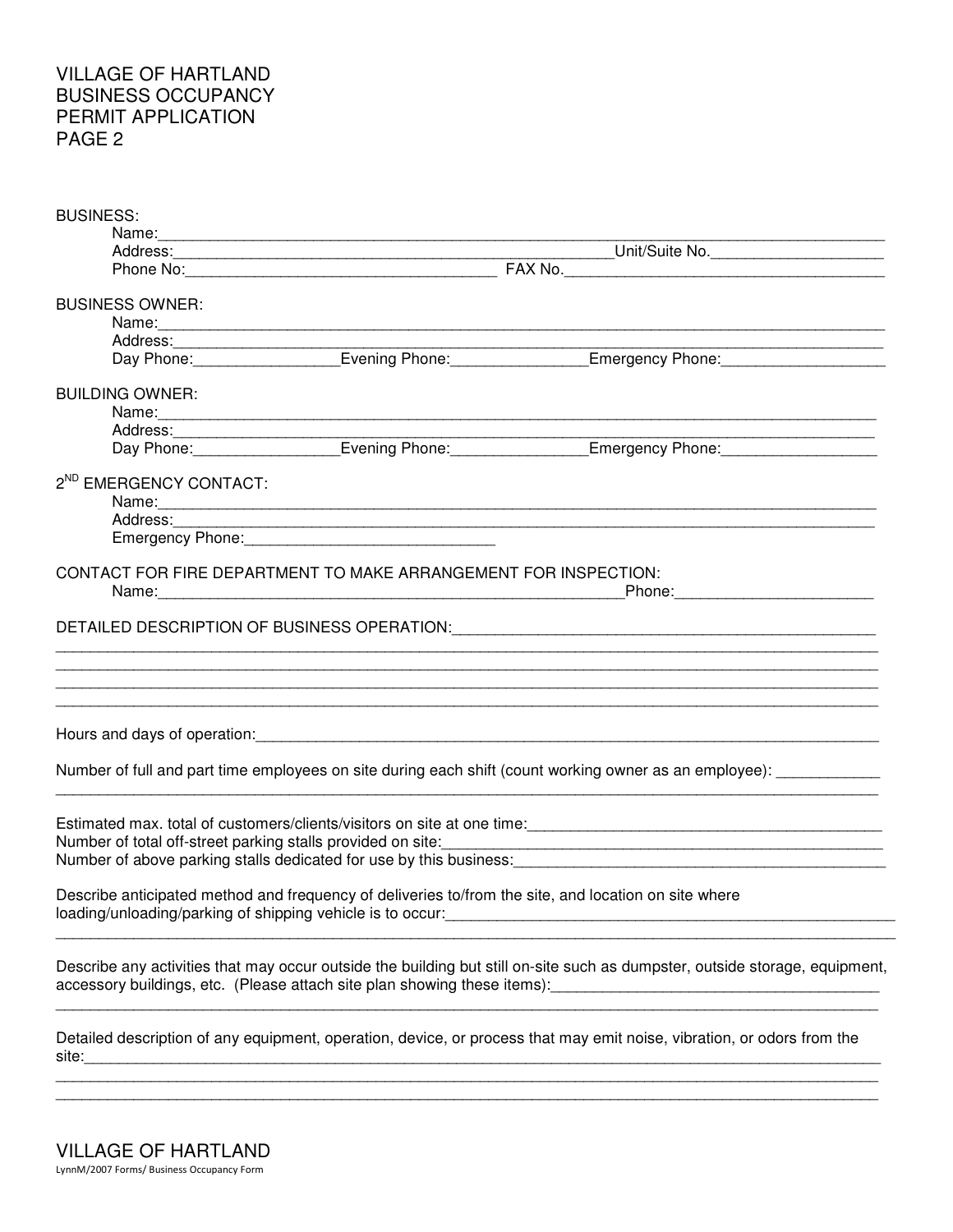## BUSINESS OCCUPANCY PERMIT APPLICATION PAGE 3

The names and amounts of any noxious or hazardous substances or fumes that may be created, stored, or used on the site:\_\_\_\_\_\_\_\_\_\_\_\_\_\_\_\_\_\_\_\_\_\_\_\_\_\_\_\_\_\_\_\_\_\_\_\_\_\_\_\_\_\_\_\_\_\_\_\_\_\_\_\_\_\_\_\_\_\_\_\_\_\_\_\_\_\_\_\_\_\_\_\_\_\_\_\_\_\_\_\_\_\_\_\_\_\_\_\_\_\_\_\_\_ \_\_\_\_\_\_\_\_\_\_\_\_\_\_\_\_\_\_\_\_\_\_\_\_\_\_\_\_\_\_\_\_\_\_\_\_\_\_\_\_\_\_\_\_\_\_\_\_\_\_\_\_\_\_\_\_\_\_\_\_\_\_\_\_\_\_\_\_\_\_\_\_\_\_\_\_\_\_\_\_\_\_\_\_\_\_\_\_\_\_\_\_\_\_\_\_

\_\_\_\_\_\_\_\_\_\_\_\_\_\_\_\_\_\_\_\_\_\_\_\_\_\_\_\_\_\_\_\_\_\_\_\_\_\_\_\_\_\_\_\_\_\_\_\_\_\_\_\_\_\_\_\_\_\_\_\_\_\_\_\_\_\_\_\_\_\_\_\_\_\_\_\_\_\_\_\_\_\_\_\_\_\_\_\_\_\_\_\_\_\_\_

Describe or sketch area for storage of above substances and any other high fire hazard areas:\_\_\_\_\_\_\_\_\_\_\_\_\_\_\_\_\_\_\_\_

Fire extinguisher size, type, and quantity:\_\_\_\_\_\_\_\_\_\_\_\_\_\_\_\_\_\_\_\_\_\_\_\_\_\_\_\_\_\_\_\_\_\_\_\_\_\_\_\_\_\_\_\_\_\_\_\_\_\_\_\_\_\_\_\_\_\_\_\_\_\_

Is there a fire sprinkler system:\_\_\_\_\_\_\_\_\_\_\_\_\_\_\_\_\_\_\_\_\_\_\_\_\_\_\_\_\_\_\_\_\_\_\_\_\_\_\_\_\_\_\_\_\_\_\_\_\_\_\_\_\_\_\_\_\_\_\_\_\_\_\_\_\_\_\_\_\_\_

Is there an alarm system:\_\_\_\_\_\_\_\_\_\_\_\_\_\_\_\_\_\_\_\_\_\_\_\_\_\_\_\_\_\_\_\_\_\_\_\_\_\_\_\_\_\_\_\_\_\_\_\_\_\_\_\_\_\_\_\_\_\_\_\_\_\_\_\_\_\_\_\_\_\_\_\_\_\_\_

Heating type and location: example of the state of the state of the state of the state of the state of the state of the state of the state of the state of the state of the state of the state of the state of the state of th

Describe or sketch gas shut off location:

Describe or sketch electric shut off location:\_\_\_\_\_\_\_\_\_\_\_\_\_\_\_\_\_\_\_\_\_\_\_\_\_\_\_\_\_\_\_\_\_\_\_\_\_\_\_\_\_\_\_\_\_\_\_\_\_\_\_\_\_\_\_\_\_\_\_\_ Describe or sketch fire sprinkler shut off location:\_\_\_\_\_\_\_\_\_\_\_\_\_\_\_\_\_\_\_\_\_\_\_\_\_\_\_\_\_\_\_\_\_\_\_\_\_\_\_\_\_\_\_\_\_\_\_\_\_\_\_\_\_\_\_\_

Attach a sketch of the area of the building to be used for this business unless all of building is to be used.

Please note that operation of a business is not allowed until the occupancy permit application has been approved.

You may need to attach additional pages to this application.

If you have questions call Building Inspector at 262-367-4744.

Incomplete applications will not be approved.

Applicant's

Signature:\_\_\_\_\_\_\_\_\_\_\_\_\_\_\_\_\_\_\_\_\_\_\_\_\_\_\_\_\_\_\_\_\_\_\_\_\_\_\_\_\_\_\_Date:\_\_\_\_\_\_\_\_\_\_\_\_\_\_\_\_\_\_\_

#### FOR OFFICE USE ONLY

| ZONING DEPARTMENT/BUILDING INSPECTION DEPARTMENT |     |
|--------------------------------------------------|-----|
| Zoning Classification:                           |     |
| Zoning Approved:                                 | By: |
| <b>Application Approved:</b>                     |     |
| Permit Number:                                   |     |
| Notes/Conditions:                                |     |
|                                                  |     |
|                                                  |     |

| FIRE DEPARTMENT   |     |
|-------------------|-----|
| Site Approved:    | By: |
| Notes/Conditions: |     |
|                   |     |
|                   |     |